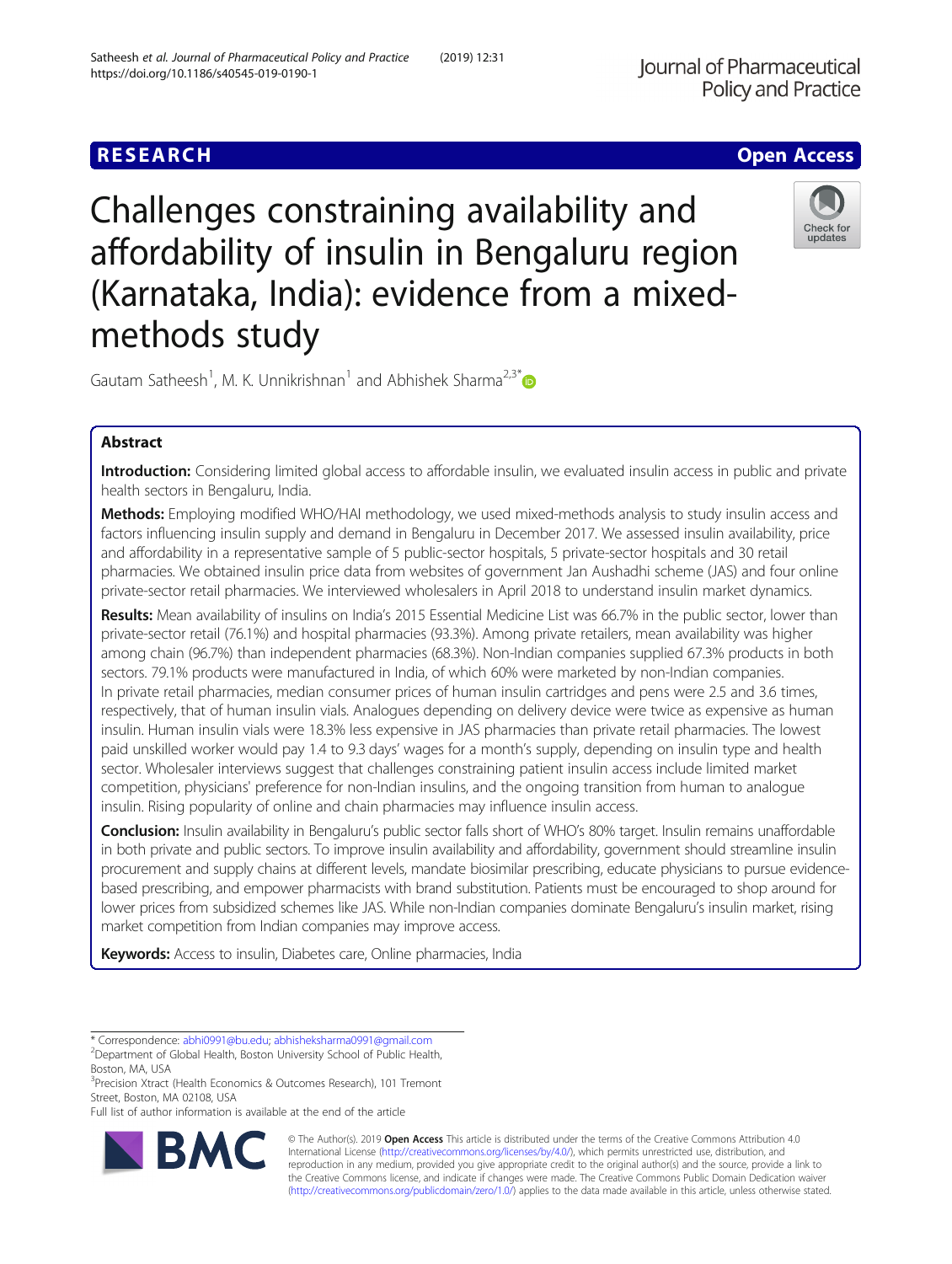## Introduction

The increasing global burden of non-communicable diseases (NCDs) poses a major public health challenge. The 2030 Agenda for Sustainable Development has prioritized the reduction of premature mortality due to NCDs by a third [\[1](#page-9-0)]. Diabetes is one of the most prevalent NCDs and its complications severely affect patients' quality of life, finances as well as the national economy [[2\]](#page-10-0). Insulin is an essential, life-saving medicine for treating type 1 and 2 diabetes. World Health Organization (WHO) identifies Essential Medicines as those which meet the global health needs of the majority population and promote cost-effective use of healthcare resources [[3\]](#page-10-0). Nearly 100 years since its discovery, insulin remains inaccessible to millions due to poor availability and unaffordable prices [\[4](#page-10-0)–[6](#page-10-0)]. Therefore, various global health institutions have called for assessment of insulin availability and affordability in local contexts [[4,](#page-10-0) [7](#page-10-0)–[9\]](#page-10-0).

India is second only to China in terms of diabetes burden. Among leading causes of death, diabetes was associated with the highest increase  $($   $\sim$  63%) in age-adjusted mortality during 1990–2016 [\[10\]](#page-10-0). In India, some insulin products are listed on the national and state essential medicines lists (EMLs) for free-of-charge provision in the public-sector health facilities [\[11](#page-10-0)]. However, in general, India's central and state public health systems are under-funded and offer limited healthcare coverage to the majority of the population [\[12](#page-10-0)]. This forces diabetes patients to seek healthcare in the private sector through out-of-pocket (OOP) payments [[13](#page-10-0)]. Patients also purchase medicines through private-sector online pharmacies and/or government schemes such as Jan Aushadhi Scheme (JAS) that aim to provide quality medicines at affordable prices to all [\[14](#page-10-0)–[16\]](#page-10-0).

In this context, it is important to evaluate insulin availability and affordability in India's healthcare sector. A previous study on insulin access in the northern state of Delhi was limited to the private sector market [\[16](#page-10-0)]. Further, the different states in India (often described as 'nations within nation') have stark differences in disease burden and health system functioning, which calls for region-specific studies [[10](#page-10-0)]. Presented here is the first study evaluating challenges constraining insulin access in both public and private health sectors as well as the factors influencing insulin uptake and demand in Bengaluru (formerly, Bangalore) region in India's southern state Karnataka.

## Methods

We conducted a mixed methods analysis to study insulin availability, prices, and factors influencing insulin supply and demand (market dynamics) in both public and private health sectors of Bengaluru region. We employed a modified version of the WHO/Health Action International (WHO/HAI) survey to assess insulin availability and prices. While a standard WHO/HAI survey collects availability and price data on pre-defined list of essential medicines, we surveyed all the insulin products available at the survey facilities. We also obtained insulin price data from the websites of various online pharmacies supplying insulin in Bengaluru (see Additional file [1](#page-9-0): Table S1 for website references). We conducted an insulin affordability analysis, in line with WHO/HAI methodology.

To understand the market dynamics, we conducted in-depth interviews with wholesalers in the privatesector market and conducted qualitative thematic analyses using inductive approach. We developed the interview guide based on the published literature on medicines access in India, our prior work on insulin access [[5,](#page-10-0) [17,](#page-10-0) [18\]](#page-10-0), and observations made during the facility survey around the factors influencing insulin access in the region. See Additional file [1](#page-9-0) for interview guide. We identified major insulin wholesalers who supplied insulin to several of the surveyed retail pharmacies in Bengaluru's private-sector market. We then conducted in-depth qualitative interviews with these experienced wholesalers until we achieved response saturation.

#### Sampling

Bengaluru – Karnataka state's capital and India's information technology and biotechnology hub – is a highly populated urban region with a high diabetes burden. Bengaluru is divided into five administrative zones, namely Bengaluru North, Bengaluru South, Bengaluru East, Bengaluru West and Bengaluru Central. In addition, Bengaluru further expands to peripheral towns. We conducted a representative facility survey – in four randomly selected zones and an additional peripheral town – to collect insulin price data in December 2017, and qualitative data from interviews in April 2018.

#### Survey medicines

Insulin is available from various sources (animal, human and analogues), in different strengths (40, 100 IU/mL) and delivery devices (vials, pens, cartridges). In this survey, we define an "insulin product" as a unique combination of any insulin molecule, strength, presentation (delivery device) and manufacturer/company. Considering variations in marketed insulin products, we acquired price data for all the unique insulin products available at a given pharmacy surveyed.

### Survey facilities

Out of five zones mentioned above, we randomly selected four survey zones and one peripheral town (fifth zone). In each survey zone, we selected one publicsector secondary or tertiary level hospital as the "survey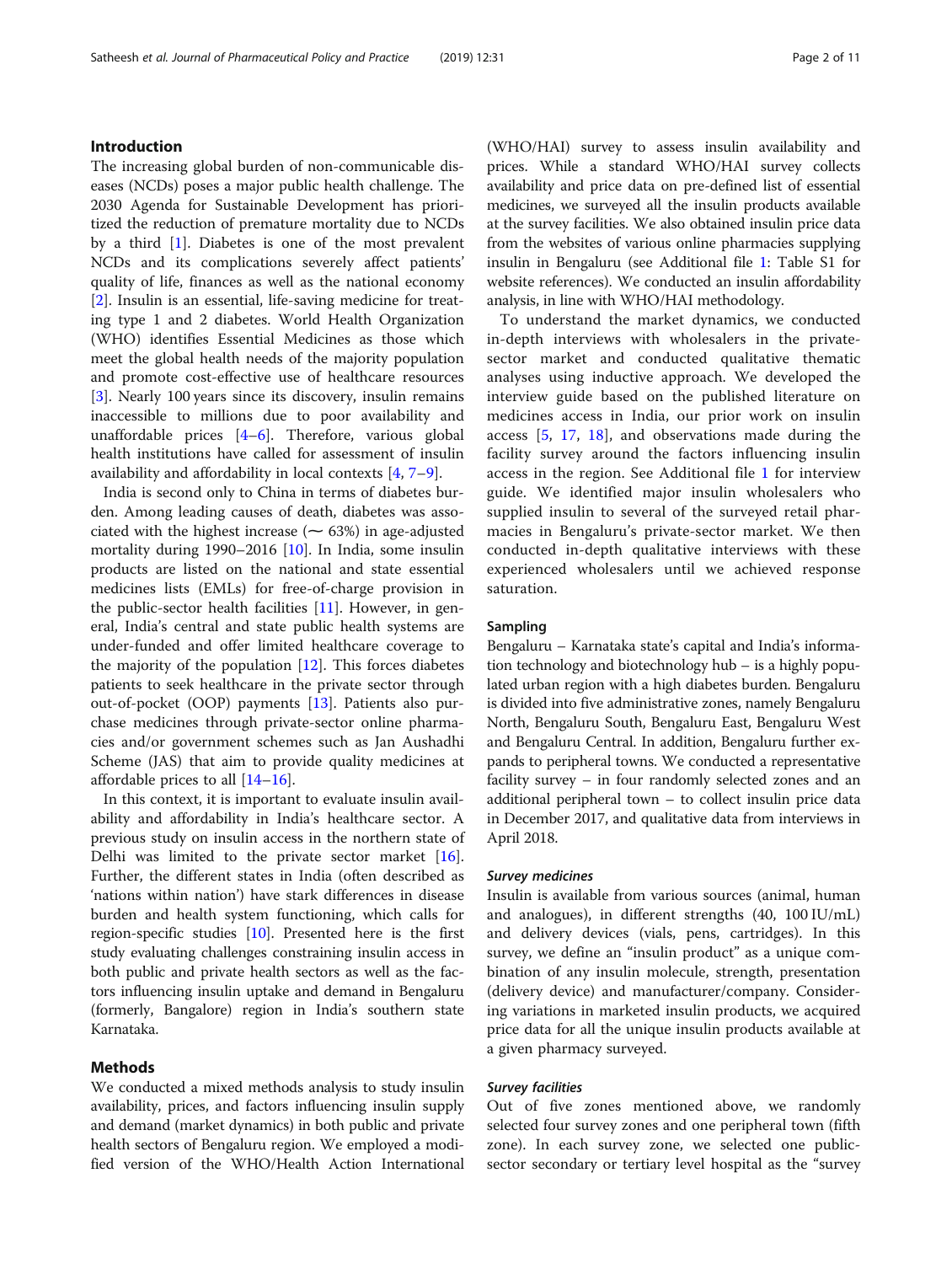<span id="page-2-0"></span>anchor" and one private-sector hospital (i.e. total 10 hospitals were surveyed). The survey anchor facilities are the major/largest public-sector hospitals, in terms of bed count and facility for out-patient/primary care services. See Additional file [1:](#page-9-0) Table S1 for details. Since there exists no publicly-available list of private pharmacies, we surveyed private-sector retail pharmacies – in randomly selected direction(s) – within 2 Kms from the survey anchor facility. This involved data collectors to stand outside each public-sector hospital entrance (survey anchor) – as a caregiver or a patient would – and pick up a random direction/road to purchase insulin from private-sector pharmacy. We surveyed six private-sector pharmacies in each of five survey zones ( $n = 30$  privatesector pharmacies: 10 chain pharmacies and 20 independent pharmacies).

Our study also included four online pharmacies selected using convenience sampling. Price data were collected from websites of these online pharmacies, primarily for the insulin products that we found in our facility survey.

#### Data collection and analysis

Upon explaining the purpose of our survey to the pharmacy personnel, we acquired data on consumer prices of all the unique insulin products available at the survey facilities. We inquired the pharmacists about any insulin

discounts they offered along with other problems in access, and obtained the addresses of wholesalers supplying insulin products.

From the product label, we classified the insulin products based on the country where corporate headquarters of the company is located as well as the country where the product was manufactured. In other words, we identified if the insulin was 'imported' into India for sale by an Indian or Non-Indian company or if it was made in India (domestically manufactured) for sale by an Indian or Non-Indian company. This information on country of manufacture (i.e., India or Outside India) and company corporate headquarters (Indian or Non-Indian) results in four combinations (See Table 1).

We calculated the mean availability of insulin products – stratified by insulin type, strength and delivery device – as percentage of facilities where a given insulin was found. Mean availability is reported for both the public (i.e. government hospitals) and private (retail and hospital pharmacies) sectors. For the private retail pharmacies, we compared the availability at chain and independent pharmacies. For both public and private sectors, we calculated 'brand occurrence' i.e. the proportion of surveyed facilities that stocked a given insulin product (brand) from a specific company.

For price analyses, we also calculated the median prices of all the human and analogue insulin products

a. Private-sector retail ( $N = 30$ ) and hospital pharmacies ( $N = 5$ ) Products Marketed by Indian companies (Biocon, Wockhardt, Lupin, Cadila, Nicholas Piramal, Ranbaxy) Products Marketed by Non-Indian Companies (Novo Nordisk, Eli Lilly and Sanofi) Place of Manufacture  $INDIA$  INDIA Total ( $N = 109$ ) Human =  $89.0\%$  ( $n = 97$ ) Analogue =  $10.1\% (n = 11)$ Porcine =  $0.9% (n = 1)$ Total  $(N = 159)$ Human =  $81.1\%$  ( $n = 129$ ) Analogue =  $18.2\%$  ( $n = 29$ ) Porcine =  $0.6\%$  ( $n = 1$ ) OUTSIDE INDIA  $\qquad \qquad \text{Total } (N = 0)$   $\qquad \qquad \text{Total } (N = 72)$ Human =  $40.3\%$  (n = 29) Analogue =  $59.7\%$  ( $n = 43$ ) b. Public-sector hospital pharmacies  $(n = 5)$ Products Marketed by Indian companies (Biocon, Lupin, Cadila Healthcare) Products Marketed by Non-Indian Companies (Novo Nordisk, Eli Lilly and Sanofi) Place of Manufacture  $INDIA$  INDIA  $Total (N = 11)$ Human =  $81.8\%$  ( $n = 9$ ) Analogue =  $18.2\%$  ( $n = 2$ ) Total  $(N = 11)$ Human =  $90.9% (n = 10)$ Analogue =  $9.1\% (n = 1)$  $OUTSIDE INDIA$  Total  $(N = 0)$  Total  $(N = 6)$ Human =  $33.3\%$  ( $n = 2$ ) Analogue =  $66.7\%$  ( $n = 4$ )

'n' indicates total number of products included in a given segment, irrespective of dosage, strength and delivery device

| <b>Table 1</b> Distribution of insulin products in Bengaluru region, by insulin type, place of manufacture and marketing companies |  |
|------------------------------------------------------------------------------------------------------------------------------------|--|
| a. Private-sector retail ( $N = 30$ ) and hospital pharmacies ( $N = 5$ )                                                          |  |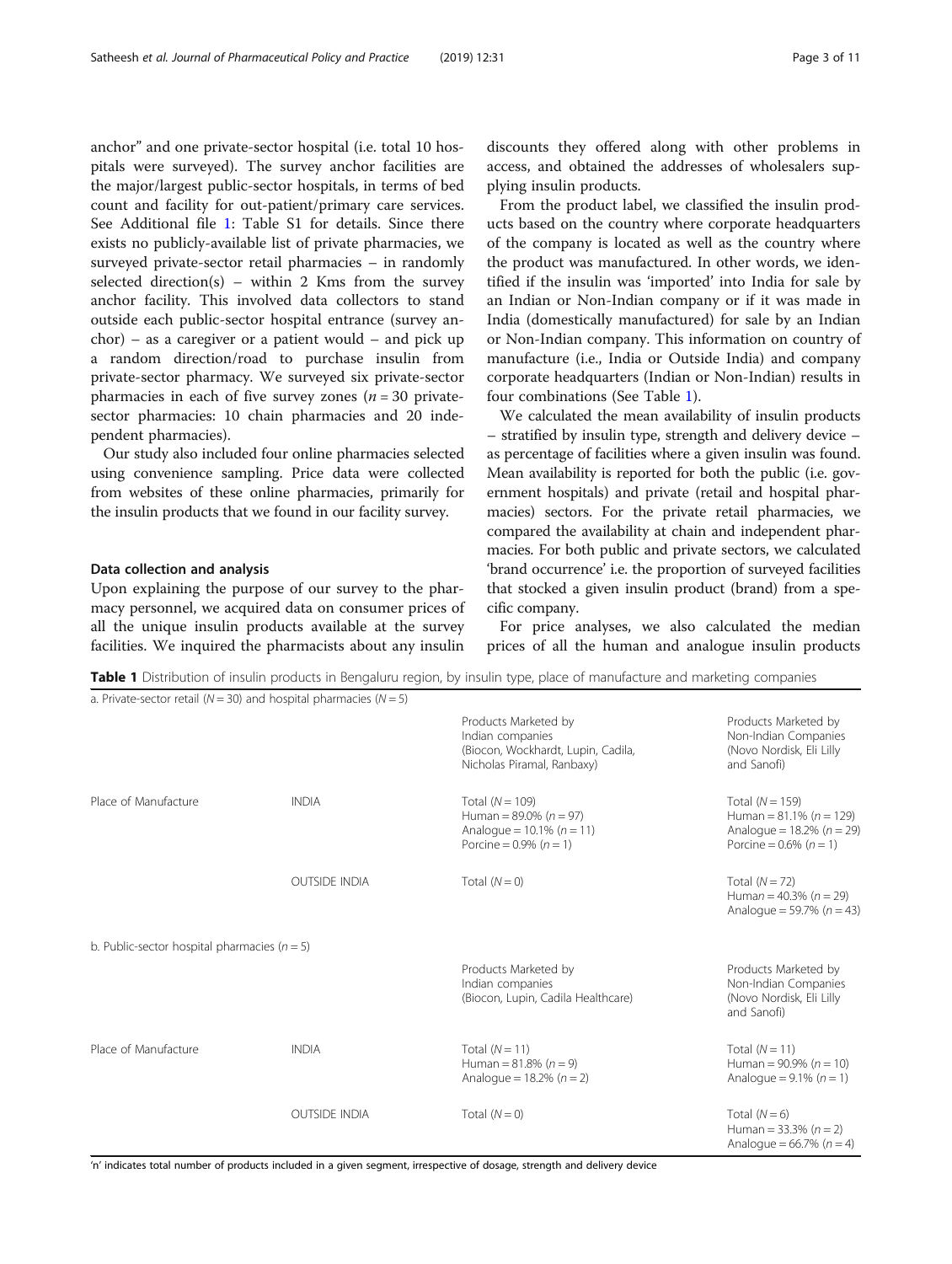found in survey facilities as well as online pharmacies, adjusted to an internal standard of 100 IU/10 mL to facilitate meaningful comparisons. We assessed the statistical significance of price differences ( $\alpha$  significance level of 0.05), by non-parametric Wilcoxon rank-sum tests using statistical software SAS Version 9.4. The affordability was estimated as per the WHO/HAI methodology; i.e. insulin is considered unaffordable if the lowest paid unskilled worker has to work for more than a day to afford insulin supply for 1 month. Additionally, we conducted thematic analysis of the notes taken during the qualitative interviews of experienced insulin wholesalers. Two independent reviewers assessed the wholesaler interview scripts to identify major themes and interpret the findings.

## Results

We found a total of 368 individual insulin products (including duplicates i.e. same insulin molecule – of same strength/delivery device - manufactured and marketed by different companies) across the 40 pharmacies surveyed in Bengaluru's public and private sector combined. Most surveyed facilities had stocked insulin sold by both Indian and Non-Indian companies. In the private sector, 75.0 and 24.4% of all the 340 products found (including duplicate products) were human and analogue insulins, respectively. Additionally, porcine insulin constituted 0.6%  $(n = 2)$  of the products delivered in just one privatesector hospital run by a charitable trust. Majority of the products were manufactured in India (268/340, i.e. 78.8%). 86.2% ( $n = 231$ ) of the products manufactured in India were supplied to Non-Indian companies (for instance: Huminsulin® was manufactured in India for Eli Lilly, a Non-Indian company). Only 21.1% of insulin products were imported, all of which were marketed by Non-Indian companies.

In the five surveyed public-sector facilities, we found a total of 28 insulin products (analogue insulins: 25.0%; human insulin: 75.0%, including duplicate products). About 39.0% ( $n = 11$ ) of these products were from Indian companies i.e. Biocon, Cadilla Healthcare, Nicholas Piramal, Ranbaxy, Wockhardt and Lupin. In the privatesector retail and hospital pharmacies, 75% of total 340 products were human insulin. See Table [1.](#page-2-0) In both public and private sectors, Actrapid® 40 IU/ml, was the most widely available brand for soluble insulin (Additional file [1](#page-9-0): Tables S2-S4).

#### Facility survey: insulin availability

The surveyed facilities in both public (5 hospitals) and private sector (30 retail pharmacies and 5 hospitals), in general, stocked four types of human insulins in 40 and 100 IU/ml strength, in addition to seven types of analogues, all in 100 IU/ml strength. Both human and analogue insulins were available in vial, cartridge and pen delivery devices. Additionally, one type of porcine insulin (40 IU/ml vial) was found in one private-sector charitable hospital.

Table [2](#page-4-0) presents availability of various insulin products. The mean availability of insulin products (on India's 2015 EML) was 66.7% in the public-sector hospitals as compared to 76.1 and 93.3%, in the private-sector retail and hospital pharmacies respectively [\[14\]](#page-10-0). Soluble insulin and biphasic isophane insulin 30/70 in 40 IU/ml strength were available in 80% of surveyed facilities in the public sector. Generally, a wider range of insulin products was available in the private sector than in the public sector. Only a few public-sector pharmacies stocked insulin analogues.

Retail pharmacies more often stocked human insulin products marketed by non-Indian companies than by Indian companies (96.7% vs 73.3%). Biocon was the only Indian company that marketed analogue insulin. Majority (80%) of the retail pharmacies stocked at least one of the insulin analogues. 26.7 and 76.7% facilities had analogue insulins by Indian and non-Indian companies, respectively. See Table [3.](#page-5-0) Within the private retail sector, mean insulin availability was higher among chain pharmacies (96.7%) compared to independent pharmacies (68.3%). See Additional file [1:](#page-9-0) Table S5.

#### Facility survey: insulin prices and affordability

Table [4](#page-6-0) summarizes the consumer prices of human and analogue insulin (adjusted to 100 IU/ml 10 ml pack) in the private-sector retail pharmacies by place of manufacture ('in India' or 'outside India') and by company's origin (Indian or non-Indian). The median prices of human insulin cartridges and pens were 2.5 and 3.6 times higher than the price in vial form (USD 4.97 | INR 323.5) respectively. Median consumer prices of analogue insulins were higher than that of human insulins irrespective of dosage form. Price of analogue insulin vial (USD 17.96), cartridge (USD 27.56) and pen (USD 33.20) were 3.6, 5.5 and 6.7 times higher than that of human insulin vials (USD 4.97). Prices of human insulin vials and analogue insulin cartridges marketed by Indian companies were 5.5 and 18.5% respectively, cheaper than those by non-Indian companies. Human insulin vials of 40 IU/ml strength were the least expensive. Insulin prices were similar in the public-sector hospital pharmacies (see Additional file [1:](#page-9-0) Table S6b). The lowest paid unskilled government employee in Bengaluru has to work 1.4 days and 9.3 days, respectively, to purchase monthly supply of insulin depending on insulin type, delivery device and sector. Furthermore, our estimated per capita monthly cost of insulin ranged from over 0.9 to about 9.2 times India's per-capita monthly health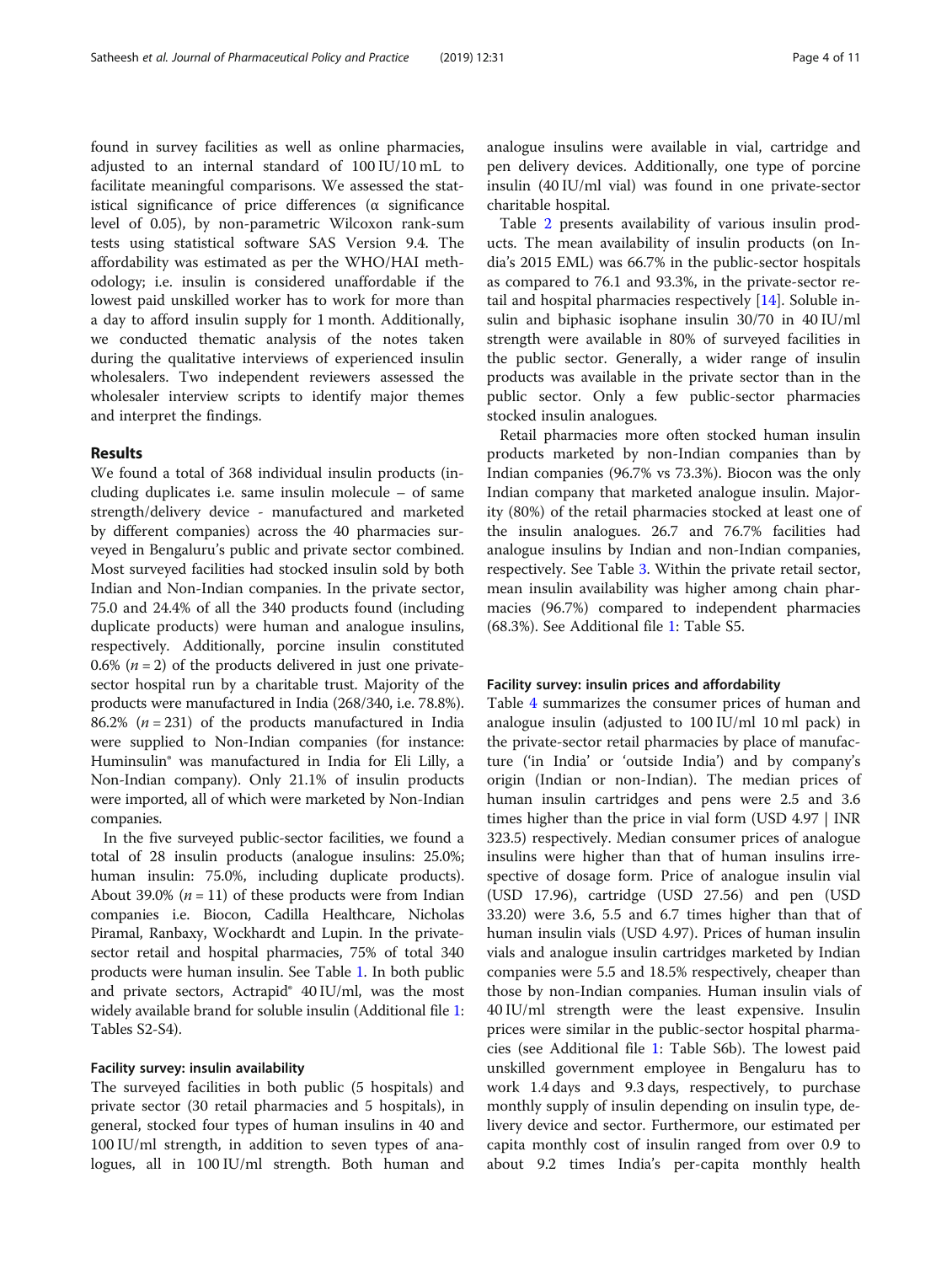| Insulin type                     | Molecule description                                                                  | Strength                | Percentage availability         |                                |                                |  |
|----------------------------------|---------------------------------------------------------------------------------------|-------------------------|---------------------------------|--------------------------------|--------------------------------|--|
|                                  |                                                                                       |                         | Private-sector                  | Public-sector                  |                                |  |
|                                  |                                                                                       |                         | Retail pharmacies<br>$[N = 30]$ | Hospital pharmacies<br>$[N=5]$ | Hospital pharmacies<br>$[N=5]$ |  |
| Human insulin                    | Soluble Insulin                                                                       | 40 $ U/m ^a$            | $83.3\% (n = 25)$               | $80.0\%$ ( $n = 4$ )           | $80.0\% (n=4)$                 |  |
|                                  |                                                                                       | 100 IU/ml               | $33.3\% (n = 10)$               | $80.0\%$ ( $n = 4$ )           | $20.0\% (n = 1)$               |  |
|                                  | Isophane Insulin                                                                      | 40 $ U/m $ <sup>a</sup> | $51.5\% (n = 17)$               | $100.0\% (n=5)$                | 40.0% $(n = 2)$                |  |
|                                  |                                                                                       | 100 IU/ml               | $16.7\% (n=5)$                  | $20.0\% (n = 1)$               | $0.0\%$                        |  |
|                                  | Biphasic Isophane Insulin:                                                            | $40$ IU/ml <sup>a</sup> | $93.3\% (n = 28)$               | $100.0\% (n=5)$                | $80.0\% (n=4)$                 |  |
|                                  | 30% Soluble 70% Isophane<br>Insulin                                                   | 100 IU/ml               | 66.7% ( $n = 20$ )              | $80.0\%$ ( $n = 4$ )           | 40.0% $(n = 2)$                |  |
|                                  | Biphasic Isophane Insulin:                                                            | 40 IU/ml                | $20.0\% (n = 6)$                | 40.0% $(n = 2)$                | $20.0\% (n = 1)$               |  |
|                                  | 50% Soluble 50% Isophane<br>Insulin                                                   | 100 IU/ml               | $3.3\% (n = 1)$                 | 0.0%                           | $0.0\%$                        |  |
| Analogue insulin                 | Insulin Aspart                                                                        | 100 IU/ml               | $33.3\% (n = 10)$               | 60.0% $(n = 3)$                | $20.0\% (n = 1)$               |  |
|                                  | Biphasic insulin aspart: 30%<br>insulin aspart & 70% protamine<br>crystallized aspart | 100 IU/ml               | $36.7\% (n = 11)$               | $20.0\% (n = 1)$               | $20.0\% (n = 1)$               |  |
|                                  | Insulin glargine                                                                      | 100 IU/ml               | 66.7% ( $n = 20$ )              | 60.0% $(n = 3)$                | $60.0\% (n=3)$                 |  |
|                                  | Insulin glulisine                                                                     | 100 IU/ml               | 0.0%                            | 0.0%                           | 0.0%                           |  |
|                                  | Insulin detemir                                                                       | 100 IU/ml               | $3.3\% (n = 1)$                 | $20.0\% (n = 1)$               | 0.0%                           |  |
|                                  | Insulin lispro                                                                        | 100 IU/ml               | 6.7% $(n = 2)$                  | $20.0\% (n = 1)$               | 0.0%                           |  |
|                                  | Insulin lispro biphasic: 25% insulin<br>lispro 75% lispro protamine                   | 100 IU/ml               | 13.3% $(n = 4)$                 | 0.0%                           | 0.0%                           |  |
|                                  | Insulin lispro biphasic: 50% insulin<br>lispro 50% lispro protamine                   | 100 IU/ml               | 20.0% $(n = 6)$                 | 60.0% $(n = 3)$                | $20.0\% (n = 1)$               |  |
| Animal Insulin                   | Porcine soluble insulin                                                               | 40 IU/ml                |                                 | $20.0\% (n = 1)$               |                                |  |
|                                  | Porcine soluble insulin                                                               | 100 IU/ml               |                                 |                                |                                |  |
| India's essential medicines list | Mean availability of human insulins listed in 2015                                    |                         | 76.1%                           | 93.3%                          | 66.7%                          |  |

<span id="page-4-0"></span>Table 2 Availability of insulin products in the private and public sectors in Bengaluru region

<sup>a</sup>Insulins listed on 2015 India's essential medicines list

spending in the public and private sectors (See Additional file [1](#page-9-0): Table S6).

#### Online pharmacy and Jan Aushadhi scheme

Some insulin products – such as human insulin vials and cartridges – were less expensive at online pharmacies than private retail pharmacies, while others were not. See Table [5](#page-6-0). Compared to retail pharmacies, we found a larger variety of insulin products and brands in the surveyed online pharmacies. Human insulin vials were 8.3% less expensive in JAS pharmacies (USD 4.55 | INR 296.5) compared to private retail pharmacies.

#### Qualitative results

Of the six identified major wholesalers, four (66.6%) participated in our in-depth interviews that lasted for 28– 55 min. These wholesalers have been supplying insulin to at least 10 pharmacy facilities in Bengaluru region for over a decade.

Three major themes emerged from interviews with wholesalers. The thematic factors influencing insulin uptake and demand (market dynamics) included (1). limited market competition, (2). ongoing transition from human insulin to analogues, and (4). insulin supply by different pharmacy types. Wholesalers' views were based on their own experiences and business practices.

## Limited market competition

Responding to our observation that most surveyed pharmacies stocked insulin by Non-Indian companies, the wholesalers said that insulin uptake is largely driven by physician prescribing. Physicians continue to prefer insulin products marketed by Non-Indian companies over their Indian counterparts, even though the latter is often less expensive. Most patients adhere to the insulin brands prescribed by physicians, resulting in a persistent demand for insulin products marketed by Non-Indian companies.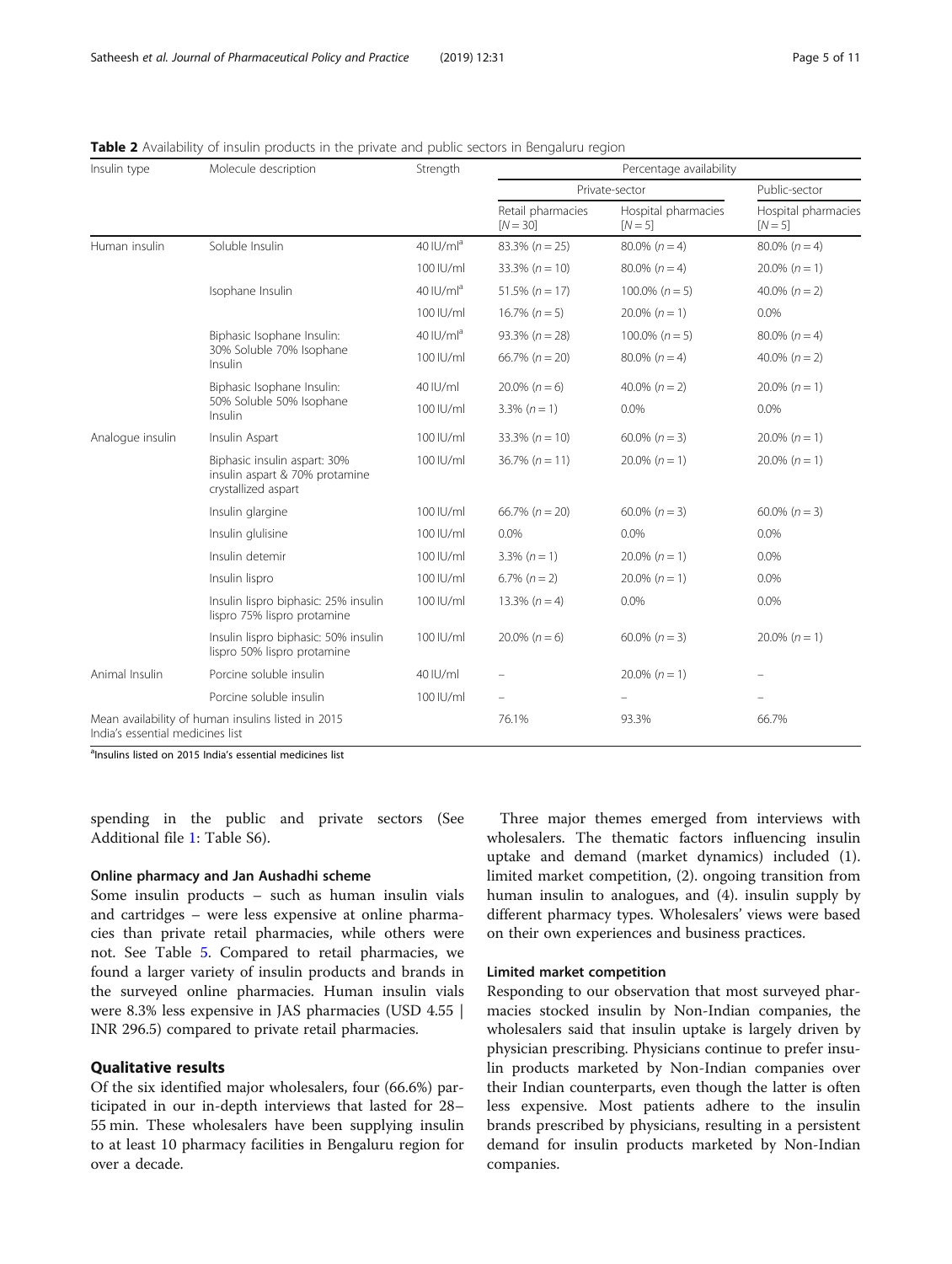| Page 6 of 11 |  |  |
|--------------|--|--|
|              |  |  |

| a. Private-sector retail pharmacies $[N=30]$ |                      |                    |                                   |
|----------------------------------------------|----------------------|--------------------|-----------------------------------|
| Insulin type and                             |                      | Company Type       |                                   |
| delivery device                              | Indian               | Non-Indian         | Combined (Indian<br>& Non-Indian) |
| Human insulin<br>(overall)                   | 73.3% ( $n = 22$ )   | $96.7\% (n = 29)$  | $96.7\% (n = 29)$                 |
| Vial                                         |                      |                    |                                   |
| 40 IU/ml                                     | 66.7% ( $n = 20$ )   | $96.7\% (n = 29)$  | $96.7\% (n = 29)$                 |
| 100 IU/ml                                    | $50.0\%$ (n = 15)    | 43.3% ( $n = 13$ ) | $66.7\% (n = 20)$                 |
| Cartridge                                    |                      |                    |                                   |
| 40 IU/ml                                     | $0.0\%$ $(n = 0)$    | $0.0\%$ $(n = 0)$  | $0.0\%$ $(n = 0)$                 |
| 100 IU/ml                                    | $0.0\%$ $(n = 0)$    | $30.0\% (n = 9)$   | $30.0\% (n=9)$                    |
| Pen                                          |                      |                    |                                   |
| 40 IU/ml                                     | $0.0\%$ $(n = 0)$    | $0.0\%$ $(n = 0)$  | $0.0\%$ $(n = 0)$                 |
| 100 IU/ml                                    | $0.0\%$ $(n = 0)$    | $36.6\% (n = 11)$  | $36.7\% (n = 11)$                 |
| Analogue insulin<br>(overall)                | $26.7\% (n = 8)$     | 76.7% ( $n = 23$ ) | $80.0\%$ ( $n = 24$ )             |
| Vial                                         |                      |                    |                                   |
| 40 IU/ml                                     | $0.0\%$ ( $n = 0$ )  | $0.0\%$ $(n=0)$    | $0.0\%$ $(n = 0)$                 |
| 100 IU/ml                                    | $20.0\% (n=6)$       | $0.0\%$ $(n = 0)$  | $20.0\% (n=6)$                    |
| Cartridge                                    |                      |                    |                                   |
| 40 IU/ml                                     | $0.0\%$ $(n = 0)$    | $0.0\%$ $(n = 0)$  | $0.0\%$ $(n = 0)$                 |
| 100 IU/ml                                    | $10.0\% (n=3)$       | 30.0% $(n = 9)$    | $33.3\% (n = 10)$                 |
| Pen                                          |                      |                    |                                   |
| 40 IU/ml                                     | $0.0\%$ $(n = 0)$    | $0.0\%$ $(n = 0)$  | $0.0\%$ $(n = 0)$                 |
| 100 IU/ml                                    | $0.0\%$ ( $n = 0$ )  | $73.3\% (n = 22)$  | 73.3% ( $n = 22$ )                |
| b. Public-sector hospital pharmacies $[N=5]$ |                      |                    |                                   |
| Human insulin<br>(overall)                   | $80.0\%$ (n = 4)     | $60.0\% (n=3)$     | $80.0\%$ (n = 4)                  |
| Vial                                         |                      |                    |                                   |
| $40$ IU/ml                                   | $80.0\%$ (n = 4)     | $60.0\% (n=3)$     | $80.0\%$ (n = 4)                  |
| 100 IU/ml                                    | $60.0\%$ ( $n = 3$ ) | $20.0\% (n = 1)$   | $60.0\%$ (n = 3)                  |
| Cartridge                                    |                      |                    |                                   |
| 100 IU/ml                                    | $0.0\%$ $(n = 0)$    | $20.0\% (n = 1)$   | $20.0\% (n = 1)$                  |
| Pen                                          |                      |                    |                                   |
| 100 IU/ml                                    | $0.0\%$ $(n = 0)$    | $20.0\% (n = 1)$   | $20.0\% (n = 1)$                  |
| Analoque insulin<br>(overall)                | 40.0% $(n=2)$        | 40.0% $(n = 2)$    | $60.0\% (n=3)$                    |
| Vial                                         |                      |                    |                                   |
| 40 IU/ml                                     | $0.0\%$ ( $n = 0$ )  | $0.0\%$ $(n = 0)$  | $0.0\%$ $(n = 0)$                 |
| 100 IU/ml                                    | 40.0% $(n = 2)$      | $0.0\%$ $(n = 0)$  | 40.0% $(n = 2)$                   |
| Cartridge                                    |                      |                    |                                   |
| 100 IU/ml                                    | $0.0\%$ ( $n = 0$ )  | $20.0\% (n = 1)$   | $20.0\% (n = 1)$                  |
| Pen                                          |                      |                    |                                   |
| 100 IU/ml                                    | $0.0\%$ ( $n = 0$ )  | 40.0% $(n = 2)$    | 40.0% $(n = 2)$                   |

<span id="page-5-0"></span>

|  | <b>Table 3</b> Availability of insulin in Bengaluru's private-sector retail |  |
|--|-----------------------------------------------------------------------------|--|
|  | pharmacies based on type, delivery device and company type                  |  |

"Our supply of insulin products to retailers is based on what products customers demand the most, which traces back to what the doctors prescribe." - Wholesaler A

While insulin market in Bengaluru appears to be oligopolistic, many pharmacies we surveyed had insulin products, including analogue insulin, marketed by Indian companies such as Biocon. Wholesalers said that the uptake of Indian company's insulin is increasing but it remains insignificant in comparison to the Non-Indian companies' by volume of market share. Wholesalers added that Indian companies would need intense marketing strategies to increase their market share. Biocon, headquartered in Bengaluru, has a regional advantage.

"The reason for Biocon's growth could be attributed to its considerable investment in R&D. They now manufacture anticancer drugs, and this has indirectly popularized even their insulin products among doctors, especially in Bangalore. Yes, there is a regional advantage. Although Biocon has been growing steadily over the last 10-15 years, Novo Nordisk continues to be the pioneer in the insulin market." - Wholesaler B

Furthermore, wholesalers find it unprofitable to stock insulin products by certain Indian companies owing to inadequate demand and the market dominance by Non-Indian companies. Indian companies like Ranbaxy and Wockhardt, which manufacture and market multiple medicines, do not adequately market or popularize their insulin products. Ultimately, both wholesalers and retailers stock insulin products (i.e. primarily those by Non-Indian companies) which help them make profits.

"The wholesaler prices depends on the quantity of order, regardless of hospital or chain pharmacies. The maximum discount can go up to 20%. However, we do not sell insulin directly to customers. We supply to retailers only." - Wholesaler C.

## Transition from human insulin to analogues

In our survey, analogue insulins – mostly found in the pen and cartridge form - were available in both privatesector hospitals and retail pharmacies. Wholesalers said that expensive analogue pens/cartridges are now available more in the private sector, at least in part, because patients find those easy to administer. However, this is not true in rural Bengaluru. Less than half of the retail pharmacies in rural Bengaluru stocked analogues. Wholesalers reported that the poor sales of analogues in the rural areas could solely be attributed to its unaffordability.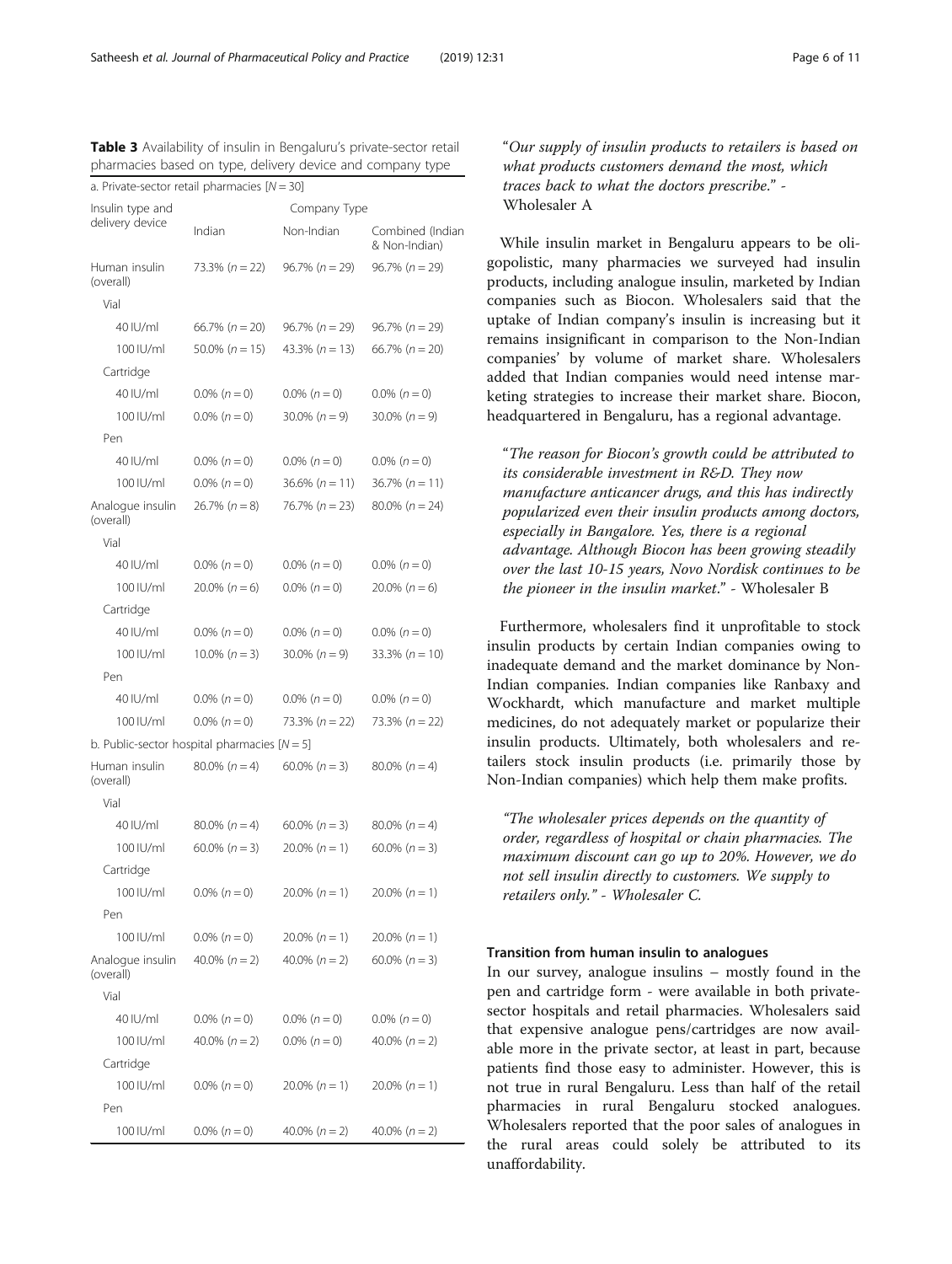| a. By place of manufacture |                                      |                                                     |                                            |                       |
|----------------------------|--------------------------------------|-----------------------------------------------------|--------------------------------------------|-----------------------|
|                            | Combined (imported + domestic)       | Manufactured outside India                          | Manufactured in India                      | $p$ -value            |
| Human insulin              |                                      |                                                     |                                            |                       |
| Vial                       | USD 4.97   INR 323.5<br>$(n = 187)$  | $\hspace{0.05cm} -\hspace{0.05cm} -\hspace{0.05cm}$ | USD 4.97   INR 323.5<br>$(n = 187)$        |                       |
| Cartridge                  | USD 12.24   INR 796.6<br>$(n = 9)$   | USD 12.24   INR 796.6<br>$(n=7)$                    | USD 13.55   INR 881.6<br>$(n=2)$           | $0.0278$ <sup>a</sup> |
| Pen                        | USD 17.98   INR 1170.0<br>$(n = 16)$ | USD 17.98   INR 1170.0<br>$(n = 16)$                | $\overline{\phantom{a}}$<br>$\overline{a}$ |                       |
| Analogue insulins          |                                      |                                                     |                                            |                       |
| Vial                       | USD 17.96   INR 1168.8<br>$(n = 6)$  | $\overline{\phantom{0}}$                            | USD 17.96   INR 1168.8<br>$(n = 6)$        |                       |
| Cartridge                  | USD 27.56   INR 1794.0<br>$(n = 12)$ |                                                     | USD 27.56   INR 1794.0<br>$(n = 12)$       |                       |
| Pen                        | USD 33.20   INR 2160.0<br>$(n = 49)$ | USD 32.47   INR 2113.3<br>$(n=33)$                  | USD 42.66   INR 2775.6<br>$(n = 16)$       | < 0.0001 <sup>a</sup> |
| b. By company's origin     |                                      |                                                     |                                            |                       |
|                            | Combined (Non-Indian + Indian)       | Non-Indian Company                                  | Indian Company                             |                       |
| Human insulin              |                                      |                                                     |                                            |                       |
| Vial                       | USD 4.97   INR 323.5<br>$(n = 187)$  | USD 5.15   INR 335.2<br>$(n = 105)$                 | USD 4.86   INR 316.7<br>$(n = 82)$         | < 0.0001 <sup>a</sup> |
| Cartridge                  | USD 12.24   INR 796.6<br>$(n = 9)$   | USD 12.24   INR 796.6<br>$(n = 9)$                  |                                            |                       |
| Pen                        | USD 17.98   INR 1170.0<br>$(n = 16)$ | USD 17.98   INR 1170.0<br>$(n = 16)$                | $\overline{\phantom{0}}$                   |                       |
| Analogue insulin           |                                      |                                                     |                                            |                       |
| Vial                       | USD 17.96   INR 1168.8<br>$(n = 6)$  |                                                     | USD 17.96   INR 1168.8<br>$(n = 6)$        |                       |
| Cartridge                  | USD 27.56   INR 1794.0<br>$(n = 12)$ | USD 28.60   INR 1861.3<br>$(n = 18)$                | USD 23.32   INR 1517.6<br>$(n=3)$          | $0.0142^a$            |
| Pen                        | USD 33.20   INR 2160.0<br>$(n = 49)$ | USD 33.20   INR 2160.0<br>$(n = 49)$                |                                            |                       |

<span id="page-6-0"></span>Table 4 Median consumer prices (adjusted to 10 ml 100 IU/ml) in Bengaluru's private retail pharmacies, by insulin type, place of manufacture and company's origin

<sup>a</sup>The difference in median prices in the groups (1. Manufactured outside (imported) versus in India (domestic), and 2. Company's origin being non-Indian versus Indian) are statistically significant at α-significance level of 0.05 (Wilcoxon rank sum test)

|  |  | <b>Table 5</b> Median consumer prices of insulin: online pharmacies Vs. retail pharmacies – adjusted to 100 IU 10 ml pack |  |
|--|--|---------------------------------------------------------------------------------------------------------------------------|--|
|  |  |                                                                                                                           |  |

|                   | Online pharmacy prices (INR) |        |         | Retail pharmacy | p-value (retail vs overall                       |                     |                       |  |
|-------------------|------------------------------|--------|---------|-----------------|--------------------------------------------------|---------------------|-----------------------|--|
|                   | 1 <sub>mq</sub>              | Apollo | MedPlus | <b>NetMeds</b>  | Overall (i.e. all online<br>pharmacies combined) | prices (INR)        | online pharmacy)      |  |
| Human insulin     |                              |        |         |                 |                                                  |                     |                       |  |
| Vial              | 301.0                        | 322.2  | 289.9   | 322.2           | $321.8 (n = 93)$                                 | 323.5 ( $n = 187$ ) | < 0.0001 <sup>a</sup> |  |
| Cartridge         | 794.8                        | 585.5  | 715.5   | 590.2           | 654.8 $(n = 40)$                                 | 796.6 $(n = 9)$     | 0.2630                |  |
| Pen               | 1092.7                       | 1213.3 | 1092.0  | 1213.3          | 1213.3 $(n = 9)$                                 | $1170.0 (n = 16)$   | 0.0545                |  |
| Insulin analogues |                              |        |         |                 |                                                  |                     |                       |  |
| Vial              | 1474.7                       | 1421.8 | 1253.5  | 1633.3          | $1575.3(n = 13)$                                 | 1168.8 $(n = 6)$    | 0.0653                |  |
| Cartridge         | 1920.0                       | 1703.6 | 1578.1  | 1662.3          | $1672.2 (n = 33)$                                | $1794.0 (n = 12)$   | 0.7273                |  |
| Pen               | 2190.3                       | 2240.0 | 2016.0  | 2141.1          | 2190.2 $(n = 33)$                                | $2160.0 (n = 49)$   | $0.0181$ <sup>a</sup> |  |

a<br>The difference in median prices in retail pharmacy facilities and online pharmacies are statistically significant at α-significance level of 0.05 (Wilcoxon rank sum test) 'n' refers to the number of price data points used to calculate median consumer prices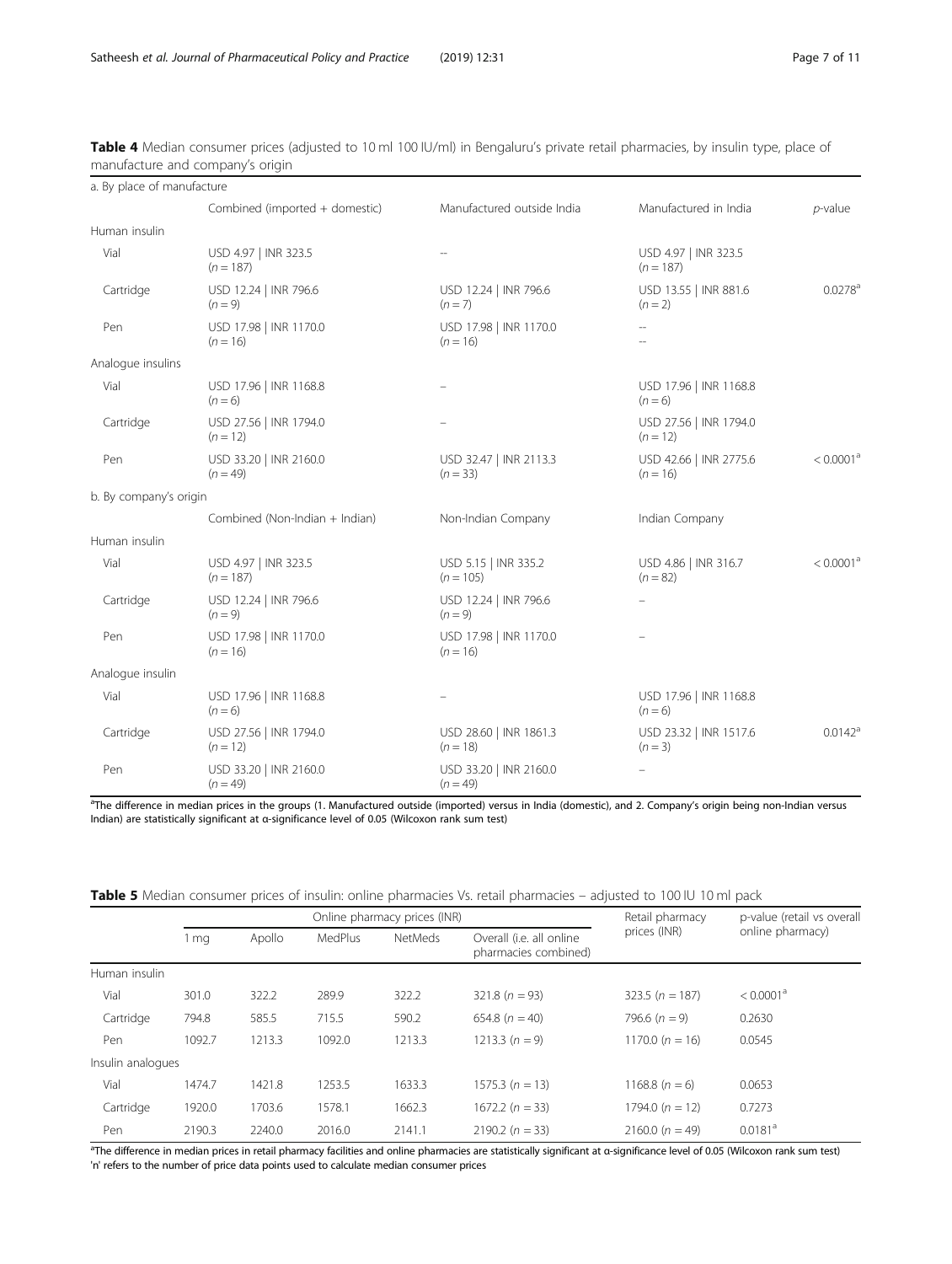"Analogue pens are becoming popular because most of the customers in urban Bengaluru do not mind paying for the expensive pens. Many patients prefer single dosing using a pen than repeated dosing with insulin syringe. They choose convenience over cost. But this is not the case in rural Bengaluru, where people can hardly afford the human insulin vials." - Wholesaler B.

## Insulin supply by different pharmacy types

In our facility survey, we found that chain pharmacies had slightly higher availability of insulin compared to the independent pharmacies. Wholesalers reported that a chain pharmacy can arrange the delivery of an out-ofstock medicine within a few hours. However, this would be a difficult task for most independent pharmacies because they order insulin on a weekly or monthly basis. Furthermore, two of the leading chain pharmacies in the region, in addition to hundreds of their retail units, also run online pharmacies; thereby increasing their popularity. All of this helps in establishing patients' trust in the pharmacy chain, ensuring repeat (regular) customers.

"From a wholesaler's point of view, both chain pharmacies and independent units are somewhat similar. However, when customers see multiple branches under the same name all around the city, there is a notion that the chain pharmacy is good. We supply the retailers based on the [purchase] order they place, and not based on the number of retail outlets they have established in the city. However, chain pharmacies often have substantially higher sales than standalone units, and therefore, we are obliged to supply products to them as frequently." - Wholesaler D

Wholesalers said that many patients in Bengaluru are now buying their medications from online pharmacies, owing to heavy concessions and quick door delivery. Although online pharmacies ensure timely delivery of almost all prescription and over-the-counter medicines, one must reconsider purchasing insulin online. Wholesalers said that almost all damaged goods in an online purchase could arguably be replaced in a certain period of time. However, there is no room for trial and error when it comes to essential, life-saving medicines like insulin. Inappropriate storage and transportation conditions can render insulin inactive and devoid of clinical utility.

"Through online pharmacies, patients in Bengaluru enjoy door delivery of medicines, at attractive prices. But online purchasing of insulin presents a different case. Many online customers of insulin frequently report delivery of broken vials and damaged pens. Moreover, the storage conditions are questionable,

unlike in retail pharmacies. I agree that the damaged products are easily replaceable, but no patient should be put to wait for a lifesaving medicine like insulin." - Wholesaler B

## **Discussion**

To our best knowledge, this is the first study to assess insulin availability, prices and access issues in both the public and private health sectors in a Southern state in India. Existing literature notes that insulin remains inaccessible to patients globally, particularly in low and middle income countries, owing to poor availability, limited market competition, and unaffordable prices [\[4](#page-10-0), [6,](#page-10-0) [17](#page-10-0), [19\]](#page-10-0). Reports suggest that mean private-sector insulin availability in 15 counties was as low as 39.0% (range: 0.0% in Kyrgyzstan to 95.0% in Kwazulu-Natal State, South Africa), with only two countries South Africa [2011] and Lebanon [2013]) having met WHO's target of at least 80% availability [[4](#page-10-0)]. Other studies report that private-sector availability of human insulin was 44.4% in Delhi state (India) and 20.0% in Kathmandu Valley (Nepal) [\[5,](#page-10-0) [17\]](#page-10-0). In Hubei province (China), insulin availability was higher in public-sector hospitals (70–90%) than in private-sector retail pharmacies  $(13-33%)$  [[6\]](#page-10-0).

In Bengaluru (Karnataka state), the public-sector availability (66.7%) of human insulins listed on 2015 India's EML was below WHO's 80% target. In contrast, privatesector hospitals and retail pharmacies (especially chain pharmacies) performed better in availability. For analogue insulin, the availability was higher in the private-sector retail pharmacies than in the public sector. This may be because the public-sector medicine formularies/procurement are influenced by the local EMLs, and the Karnataka EML does not list any analogue insulins. See Table [2](#page-4-0) and Additional file [1](#page-9-0): Table S5.

Although Karnataka – like some other Indian states has its own EML, we included insulin listed on India's 2015 EML (a guiding document for state-specific EMLs) for overall availability calculation. The reason being: the 2014–2015 Karnataka's EML mentions one of the two listed insulins by brand name i.e. Actrapid® (soluble human insulin 40 IU/ml marketed by Non-Indian company Novo Nordisk)  $[20]$ . We expect such practices – i.e. mentioning brand instead of generic/molecule name – would restrict insulin market competition and adversely impact clinical practice, defeating the raison d'être of EML. This might be a reason why Actrapid<sup>®</sup> was available in as many as 83% of surveyed facilities in the private sector and 70% in the public sector facilities (see Additional file [1](#page-9-0): Tables S2-S3).

It is surprising that this glaring anomaly has not caught the attention of the pharmaceutical regulatory authorities over the past 3 years, indicating the dismal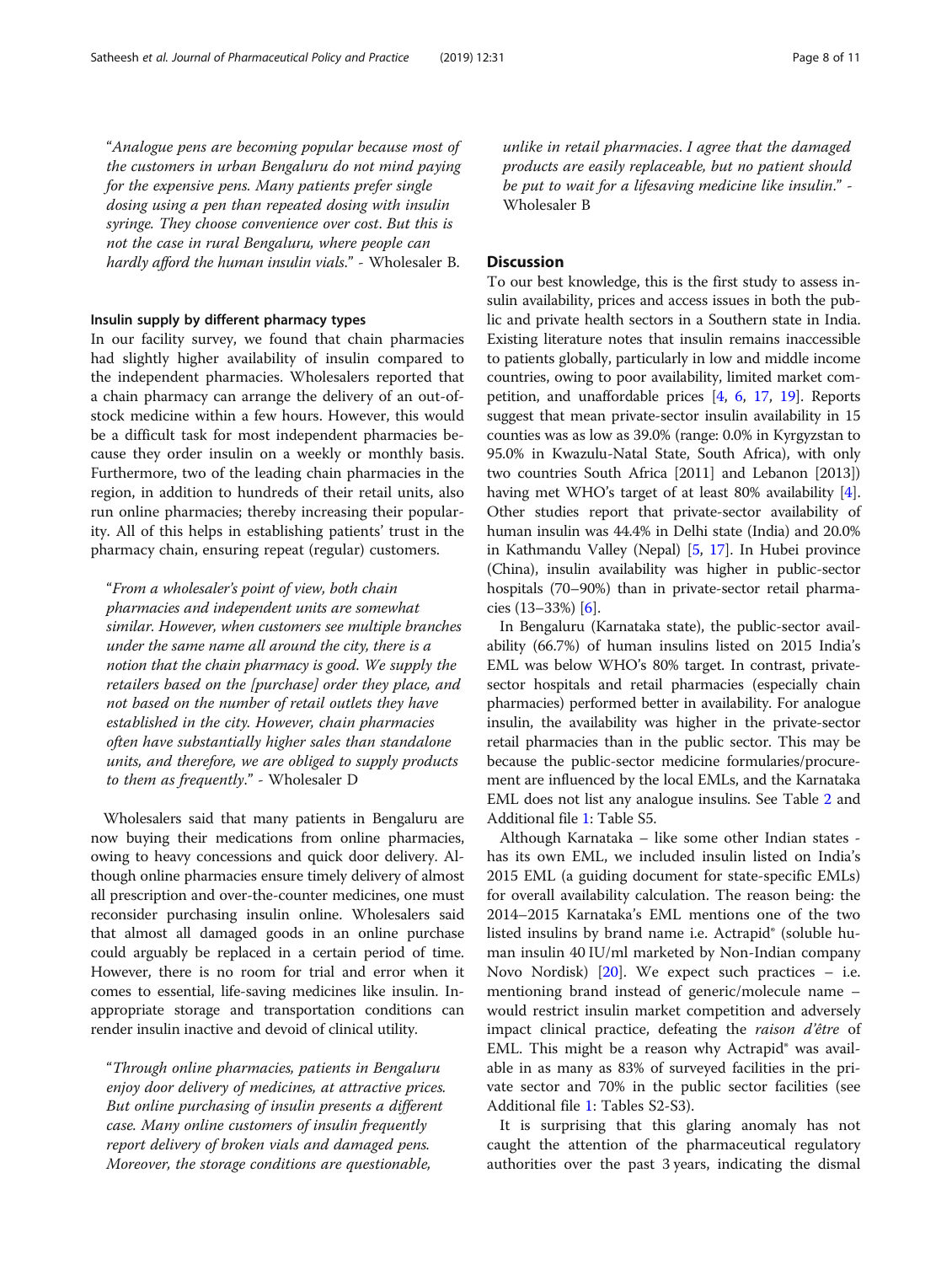quality of review and discussion on such critically important issues. In 2002, Karnataka Drug Logistics & Warehousing Society (KDLWS) was established for selection and procurement of essential medicines, and for the supply of those essential medicines free-of-cost to the public health facilities. A review of KDLWS stocks in July 2013 revealed "a significant number of stock-outs on that day. Overall, 24.0% of items (medicines) were out of stock in 80.0% or more of the warehouses and only 23.0%…were available in all warehouses" [[21\]](#page-10-0). Such a situation apparently holds true even today; our survey has demonstrated the limited insulin availability in public-sector hospital pharmacies. Contrary to KDLWS' mission and the general belief that government facilities provide essential medicines free-of-cost, we found that all public-sector hospital pharmacies charge prices that are similar to what patients pay for insulin in private sector (see Additional file [1](#page-9-0): Table S6).

It appears that the Bengaluru insulin market – like those in Delhi (India) and other emerging countries – is witnessing a transition from human insulin to expensive analogue insulins and cartridges/pen forms of delivery [[4,](#page-10-0) [5,](#page-10-0) [16,](#page-10-0) [22\]](#page-10-0). Recent studies report that, in India, as high as 38.0 and 66.0% patients, respectively, use analogue insulin and insulin pens [[23,](#page-10-0) [24\]](#page-10-0). However, Baruah et al. – in a cross-sectional registry-based retrospective study in India - found no statistically significant association between hypoglycaemic control and type of insulin [[24\]](#page-10-0).

We note that there is an ongoing debate on the clinical effectiveness of insulin analogues that are more expensive and add to the financial burden for health systems and individuals  $[25, 26]$  $[25, 26]$  $[25, 26]$  $[25, 26]$  $[25, 26]$ . Evidence – largely industry funded and from higher income countries – indicates that analogue insulin help reduce hypoglycaemic events and weight gain, improve treatment adherence, reduce fear of dose adjustment, and improved patient satisfaction  $[25, 27]$  $[25, 27]$  $[25, 27]$  $[25, 27]$ . On the contrary, in a review of 64 comparison studies, only 23% studies showed that analogues were significantly better in lowering A1C levels [[26\]](#page-10-0). This is in line with WHO's 17th Expert Committee on the Selection and Use of Essential Medicines (2009), which concluded that "insulin analogues currently offer no significant clinical advantage over recombinant human insulin and there is still a concern about possible long-term adverse effects" [[28\]](#page-10-0). In recent proceedings of the WHO's 22nd Expert Committee (2019), researchers argued that there is no independent evidence from low and middle income countries to support that long-acting analogues are a cost-effective alternative to human insulin. Furthermore, given the oligopolistic global insulin market [[29\]](#page-10-0), wider adoption of analogues "could be counterproductive [in global context] and lead to the disappearance of human insulin from the market, as happened with animal insulin" [[27,](#page-10-0) [30](#page-10-0)].

The global insulin market - including that in Bengaluru - is dominated by few Non-Indian companies, allowing them to shape the markets with substantial increase in uptake of higher priced pens and analogue insulins [\[4](#page-10-0), [5](#page-10-0), [17](#page-10-0)]. Our qualitative findings suggest that this transition is driven by high-income/urban patients' ability to pay, perceived benefits (such as ease of administration) of analogues, supply chain profits, and prescribing habits of physicians, shaped by marketing forces. Such a transition will have major cost implications for local healthcare system, because analogue insulin pens/cartridges are 5.5–6.7 times more expensive than human insulin vials (Table [4](#page-6-0)). We note that the lowest paid unskilled worker in Bengaluru would pay 1.4 to 9.3 days' wages to purchase monthly supply, depending on the insulin type and healthcare sector. Furthermore, patients with diabetes pay even more to treat comorbidities. More importantly, per-patient cost of monthly insulin supply in public and private pharmacy sectors can be as high as six times India's monthly per capita health spending (Additional file [1](#page-9-0): Table S6).

Our analyses indicate that online pharmacies and JAS pharmacies offer insulin at relatively lower prices. Prices at JAS pharmacy – which sells human insulin vials only - were nearly 18% cheaper than private retail pharmacies. See Table [5](#page-6-0). However, existing literatures indicate that JAS pharmacies have not achieved much popularity because of government's inadequate support and poor campaigning, physicians prescribing brands and not generics, poor supply chain, and patient concerns about medicine quality [[31,](#page-10-0) [32\]](#page-10-0). In this regard, India's central and state governments should optimize JAS's medicine list and supply chain, inform patients about the added value of obtaining medicines from JAS, mandate physicians to prescribe generics, and encourage patients to avail discounted insulin prices [[33](#page-10-0)–[36](#page-10-0)]. While online pharmacies could improve insulin access and affordability in India, this not-so-well-regulated sector has implications for insulin quality and supply chain security (see qualitative results) [\[36,](#page-10-0) [37](#page-10-0)]. We recommend comprehensive evaluation and regulation of online pharmacies to harness the potential benefits.

Increasing market competition – particularly from Indian companies – could help improve insulin access and affordability. This could be true in the light of a recent systematic literature review concluding that biosimilar insulin has comparable safety and efficacy to their reference products [[38\]](#page-10-0). Although Biocon has been successful in obtaining regulatory approval for its biosimilar insulin glargine in many foreign countries (European Union, Australia and Japan) [\[39,](#page-10-0) [40\]](#page-10-0), physicians in Bengaluru – just as in Delhi (India) - appear to put more trust in insulin by Non-Indian companies. Furthermore, the recently introduced Biocon's glargine analogue biosimilar is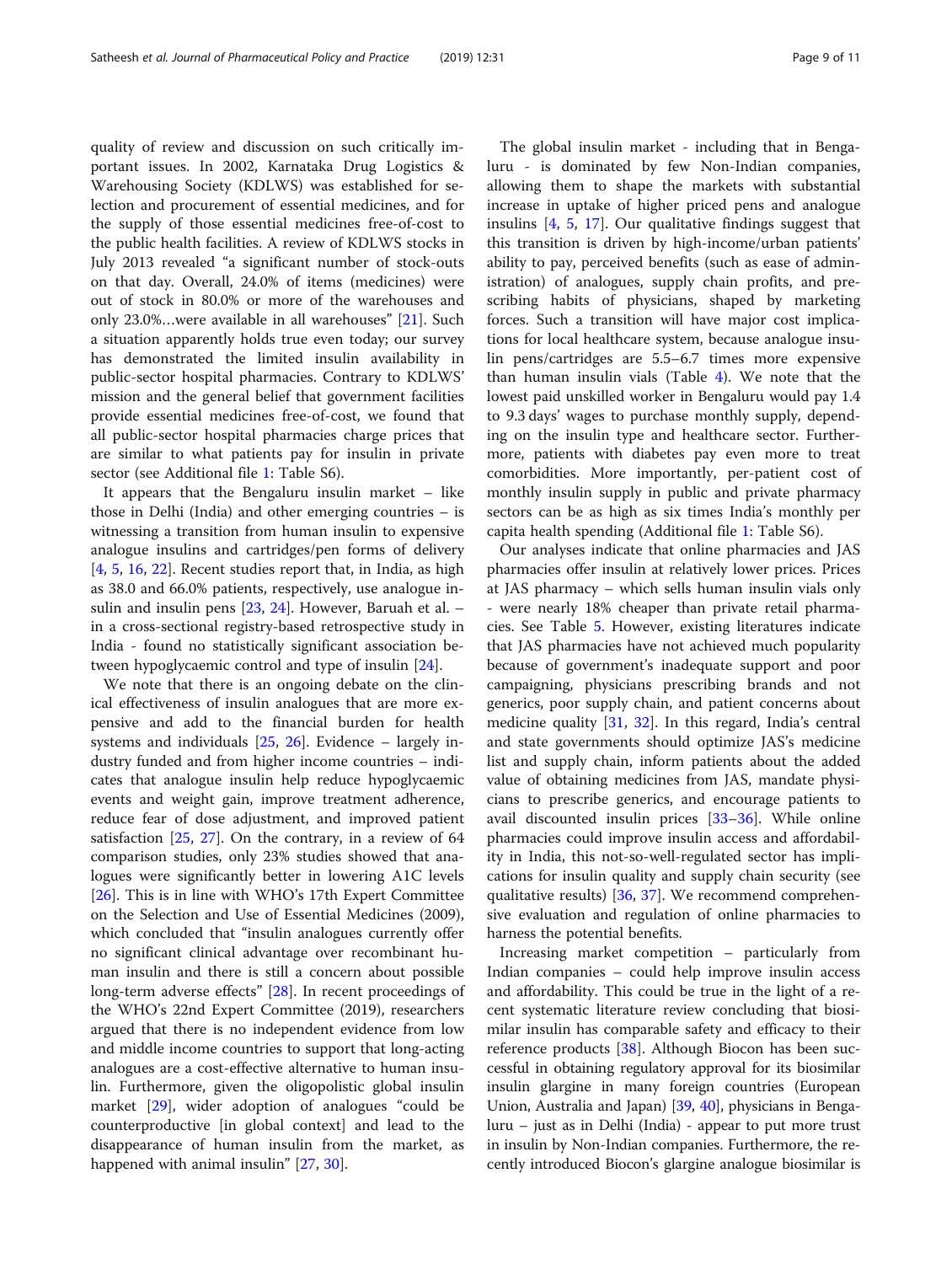<span id="page-9-0"></span>expected to increase market competition. However, this may push non-Indian companies (such as Novo Nordisk, Eli Lilly) to intensify marketing their analogues which face less competition from Biocon. In this regard, educational campaigns focusing on both patients and prescribers are needed to sensitize physicians to patients' affordability of analogues. Realizing their corporate-social responsibility, Indian insulin manufacturers should collaborate with the government to communicate public health benefits of less-expensive human insulin, and biosimilars whenever analogues are clinically indicated. Physicians should also explore sustainable means to make insulin accessible and affordable to local populations.

India's central and state governments, in collaboration with healthcare providers and patient organizations, should develop evidence-based guidelines that prioritize use of less expensive, quality-assured human insulin and restrict the use of analogues.. The ongoing policy discussion around empowering pharmacists in India to substitute brands/generics might be a step forward [[34,](#page-10-0) [41](#page-10-0)]. All this would facilitate healthy market competition among products. The identified insulin access and affordability issues, if ignored, will further worsen the catastrophic public health crisis from diabetes.

#### Limitations of the study

Despite the strengths of WHO/HAI methodology, there are some limitations. Our analysis is based on data collected on the day of survey and may not indicate availability and prices over time. Affordability may be overestimated as a large proportion of the population earns less than the lowest wage of an unskilled worker set by the government. Furthermore, the results of our analysis in Karnataka's capital and urbanized region, Bengaluru, may not be representative of other regions in Karnataka state. However, we would expect our results to be the 'best-case scenario', as interviewed wholesalers and previous studies from India have noted lower medicine availability in rural areas [[33,](#page-10-0) [42](#page-10-0), [43](#page-10-0)].

## Conclusion

This study particularly highlights the limited insulin availability in the public-sector hospitals. Insulin remains unaffordable in both private and public sectors. Our qualitative findings suggest that challenges constraining patient insulin access (availability and affordability) include limited market competition in Bengaluru insulin market, physician's preference for non-Indian insulin products, perceived benefits of insulin analogues and the ongoing transition from human to analogue insulin. While Non-Indian companies dominate Bengaluru's insulin market, the rising market competition from Indian companies may improve access. This requires proactive policy interventions from the Indian government along

with reciprocal approaches from healthcare and patient organizations. Government should mandate generic prescribing, educate physicians to pursue evidence-based insulin initiation and treatment, and empower pharmacists with brand substitution. Streamlining insulin procurement and supply chains (especially in public sector) would improve insulin price transparency and encourage patients to shop around or avail governmental concessions (Jan Aushadhi), thereby improving access. The government must also consider a wider range of insulin procurement options, increase its bargaining power to negotiate for competitive prices, and develop strategies for equitable access to quality-assured insulin.

## Additional file

[Additional](https://doi.org/10.1186/s40545-019-0190-1) file 1: Supplementary details on study methods, data analyses, and insulin availability and affordability.

#### Acknowledgements

We thank all the pharmacists and wholesalers in Bengaluru region who took the time to participate in our study.

#### Authors' contributions

AS and MKU conceived the study idea. AS and GS developed the research methodology and planned the field survey with inputs from MKU. GS conducted the survey, data collection and entry. GS and AS conducted the data analysis and wrote first draft of the manuscript. GS, MKU and AS conducted literature review, interpreted the results, revised and edited the subsequent version of manuscript to its final stages and approved the final manuscript. The views expressed in this article are of the authors and not necessarily of the institutions that they represent.

#### Funding

None

#### Availability of data and materials

The datasets used and/or analysed during the current study are available from the corresponding author on reasonable request.

#### Ethics approval and consent to participate

The Institutional Ethical Committee of National College of Pharmacy (Kerala, India) waived the need for ethical approval. We explained the purpose of our study to the pharmacists and wholesalers, and obtained their informed consent to analyze the obtained information and data on the basis of anonymity.

#### Consent for publication

Not applicable

#### Competing interests

The authors declare that they have no competing interests.

#### Author details

<sup>1</sup>Department of Pharmacy Practice, National College of Pharmacy, Kozhikode Kerala, India. <sup>2</sup>Department of Global Health, Boston University School of Public Health, Boston, MA, USA. <sup>3</sup> Precision Xtract (Health Economics & Outcomes Research), 101 Tremont Street, Boston, MA 02108, USA.

#### Received: 11 February 2019 Accepted: 12 August 2019 Published online: 17 October 2019

#### References

1. United Nations Sustainable development knowledge platform [Internet]. USA: Transforming our world: the 2030 agenda for sustainable